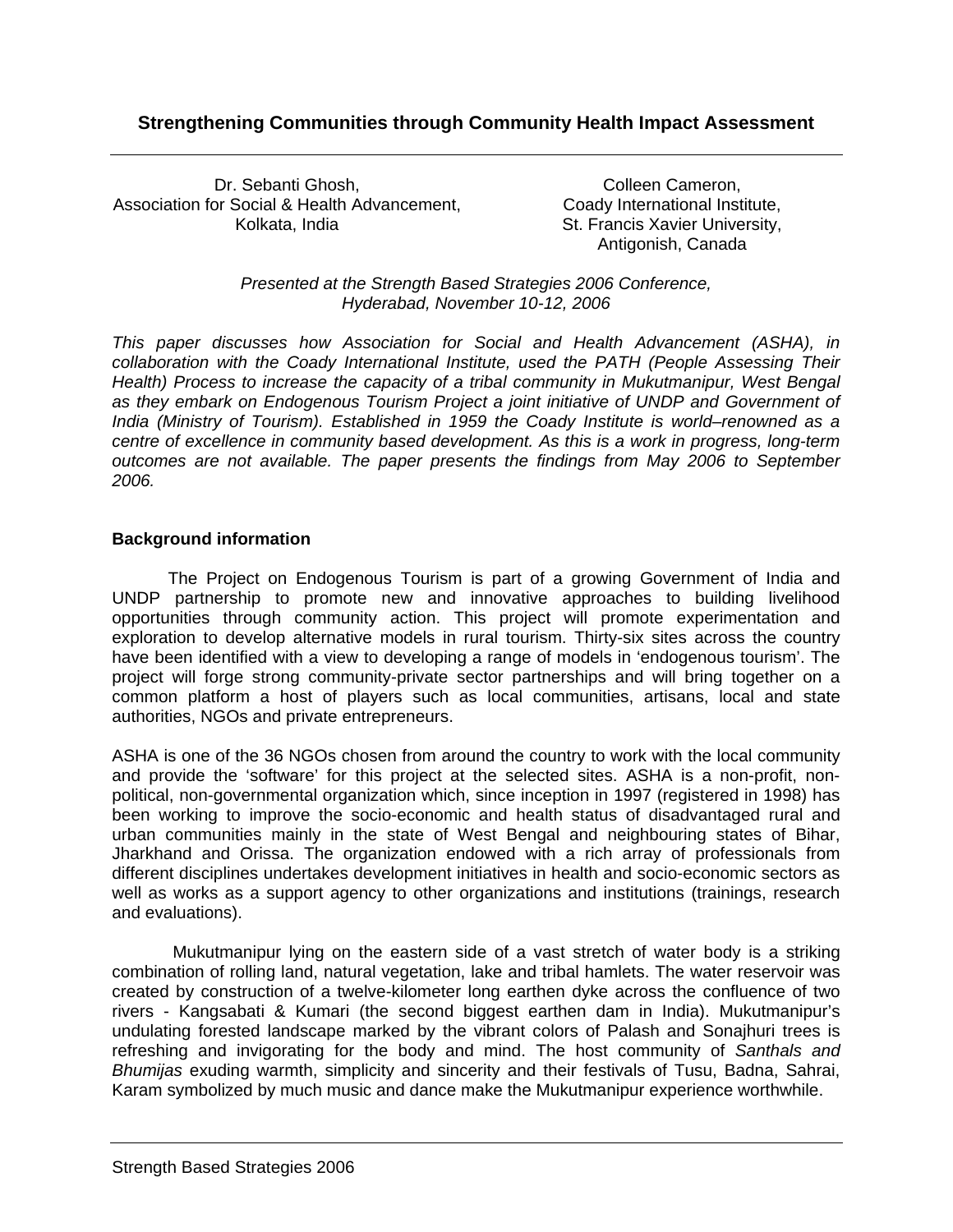Local livelihoods are being enhanced using tourism as a vehicle for promotion like a number of micro enterprise activities being started and promoted such as sericulture, pisciculture, animal husbandry, horticulture, pickles, papad, and other food processing activities along with development of local handicrafts (the indigenous Sabai grass being used for developing contemporary items).Tourist infrastructure including cottages , interpretation center and amphi-theatre are envisaged to be created and ultimately to be managed by the local community. In addition there are efforts towards revival of local cultural heritage of performing arts and developing a number of adventure tourism activities such as rock climbing, kayaking, canoeing, hiking, and star gazing.

### **Goal**

The goal of the practice was to help the community led management committee for the tourism project do the following: (1) develop an awareness of the broad determinants of health & well being; (2) create a unique vision of a healthy community; and (3) develop a tool to help them make decisions about the potential impact of tourism project on the health and well-being of their community.

### **Strategy**

The strategy used was to engage people in a community development approach called the PATH (People Assessing Their Health) Process. The PATH Process, which was developed in north-eastern Nova Scotia, Canada, uses community health impact assessment (CHIA) as a way of engaging community people and organizations in the development of healthy public policy.

### **Process**

The process was undertaken in Mukutmanipur during May 2006 involving 22 men and women who were members of Mukutmanipur Tourism Management Committee as well as local self help groups. The initial result was that the community members were able to critically analyze their situation in relation to the tourism project by looking at things in a new way. The group was able to develop a comprehensive vision of a healthy community and develop a community health impact assessment tool (CHIAT). This tool is a check list, outlining the indicators that help the community members achieve their vision of a healthy community.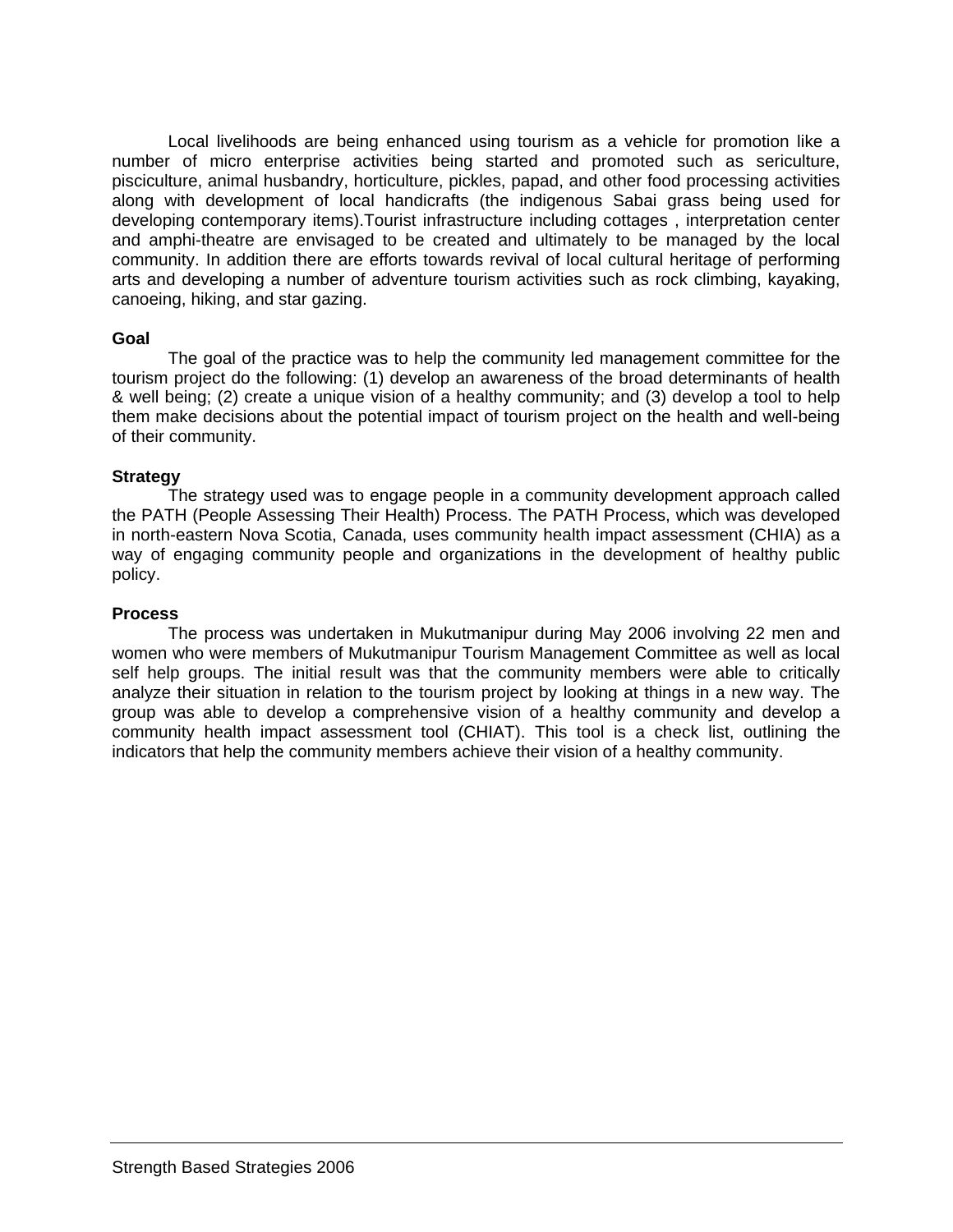## **Their vision of community's well being included the following aspects –**

- Education for all villagers
- Improved economic condition
- Good roads and better communication facilities
- Availability of safe drinking water
- Sanitary latrine for every family
- Health awareness for all
- Scope of Higher education for all boys and girls
- **Scope for Vocational training**
- Improved Agricultural practices & better land use
- Adequate facility of irrigation
- Facility for Micro- credit
- Marketing & Distribution infrastructure facility within the village
- Opportunity for income generation through handicrafts, Food and fruit preservation enterprises and other micro enterprises
- Peace & harmony in the community

Community members with support from facilitators tested the tool using the construction of cottages as the project to assess and asking what potential impact these cottages will have on the well being of the community. The response from the group was overwhelming positive. They were surprised at all the issues that they thought of regarding the up coming cottages project during the exercise. They opined they had discussed and brought up issues which they had never thought of before. For example they would never have thought how this project would affect the harmony in the community by generating intra community competitiveness or how these cottages and the inflow of tourists might affect their culture and, in particular, the impact this project could have on the youth in their community. Some of them also were anxious about any damage to their environment due to enhanced tourist related activities

However looking back at how the proposed project will affect the different things identified above, they felt that the project in general would contribute to the overall well-being of the community. But they felt that they needed to put safeguards in place so that negative impacts could be mitigated.

An action plan was also developed from the test of the tool in order to see how to enhance the positive aspects of the project as well as to discuss ways to mitigate the negative aspects, if any. Their action plan reflected the following critical issues:-

 $\Rightarrow$  Creating Facilities for providing first aid to tourists if required particularly in context of introduction of rock climbing & related activities

- $\Rightarrow$  Provision of /Linkage to access Ambulance services if needed
- $\Rightarrow$  Undertake social mobilization for Compulsory Primary Education for all children

⇒ Creating scope for Functional literacy for adult illiterate women which would also empower them and help them to participate meaningfully

⇒ Vocational Training opportunities particularly for unemployed youth and women (e.g. on Boat Repairing, Electrical repairing, Handicrafts including design support for items which have demand in market etc.)